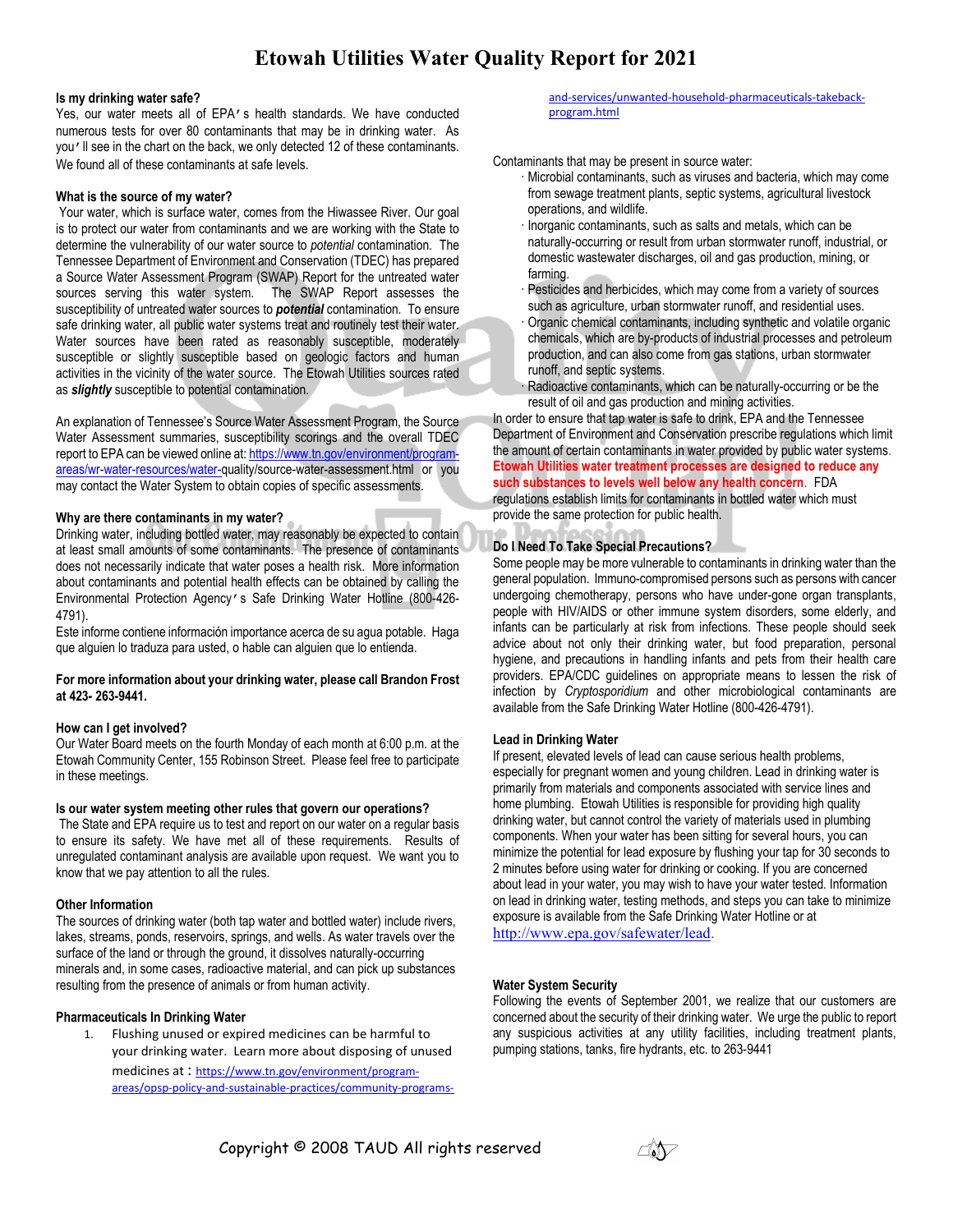# **W a t e r Q u a l i t y D a t a**

## **What does this chart mean?**

- MCLG Maximum Contaminant Level Goal, or the level of a contaminant in drinking water below which there is no known or expected risk to health. MCLGs allow for a margin of safety.
- MCL Maximum Contaminant Level, or the highest level of a contaminant that is allowed in drinking water. MCLs are set as close to the MCLGs as feasible using the best available treatment technology. To understand the possible health effects described for many regulated constituents, a person would have to drink 2 liters of water every day at the MCL level for a lifetime to have a one-in-a-million chance of having the described health effect.
- MRDL: Maximum Residual Disinfectant Level or MRDL: The highest level of a disinfectant allowed in drinking water. There is convincing evidence that addition of a disinfectant is necessary for the control of microbial contaminants.
- MRDLG: Maximum residual disinfectant level goal. The level of a drinking water disinfectant below which there is no known or expected risk to health. MRDLGs do not reflect the benefits of the use of disinfectants to control microbial contaminants.
- AL Action Level, or the concentration of a contaminant which, when exceeded, triggers treatment or other requirements which a water system must follow.
- Below Detection Level (BDL) laboratory analysis indicates that the contaminant is not present at a level that can be detected.
- Non-Detects (ND) laboratory analysis indicates that the contaminant is not present.
- Parts per million (ppm) or Milligrams per liter (mg/l) explained as a relation to time and money as one part per million corresponds to one minute in two years or a single penny in \$10,000.
- Picocuries per liter (pCi/L) picocuries per liter is a measure of the radioactivity in water.
- Parts per billion (ppb) or Micrograms per liter explained as a relation to time and money as one part per billion corresponds to one minute in 2,000 years, or a single penny in \$10,000,000.
- Nephelometric Turbidity Unit (NTU) nephelometric turbidity unit is a measure of the clarity of water. Turbidity in excess of 5 NTU is just noticeable to the average person
- RTCR Revised Total Coliform Rule. This rule went into effect on April 1, 2016 and replaces the MCL for total coliform with a Treatment Technique Trigger for a system assessment.
- TT Treatment Technique, or a required process intended to reduce the level of a contaminant in drinking water.

| <b>ETOWAH UTILITIES</b>                                 |                     |                        |                        |                   |                     |                |                      |                                                                                                                                       |  |
|---------------------------------------------------------|---------------------|------------------------|------------------------|-------------------|---------------------|----------------|----------------------|---------------------------------------------------------------------------------------------------------------------------------------|--|
| $\overline{\text{Continant}}$                           | Violation<br>Yes/No | Level<br>Detected      | Range of<br>Detections | Date of<br>Sample | Unit<br>Measurement | <b>MCLG</b>    | <b>MCL</b>           | Likely Source of<br>Contamination                                                                                                     |  |
| <b>Total Coliform</b><br>Bacteria                       | N <sub>0</sub>      | $\theta$               |                        | 2021              |                     | $\theta$       | <1 positive sample   | Naturally present in the<br>environment                                                                                               |  |
| <b>Total Coliform</b><br>Bacteria (RTCR)                | N <sub>0</sub>      | $\boldsymbol{0}$       |                        | 2021              |                     | $\theta$       | <b>TT</b><br>Trigger | Naturally present in the<br>environment                                                                                               |  |
| Turbidity <sup>1</sup>                                  | N <sub>o</sub>      | 0.17                   | $0.03 -$<br>0.17       | 2021              | <b>NTU</b>          | n/a            | <b>TT</b>            | Soil runoff                                                                                                                           |  |
| $Copper^2$                                              | N <sub>0</sub>      | $90^{th}\% =$<br>0.221 |                        | 2021              | ppm                 | 1.3            | $AL=1.3$             | Corrosion of household<br>plumbing systems; erosion of<br>natural deposits; leaching<br>from wood preservatives                       |  |
| Fluoride                                                | N <sub>o</sub>      | 0.68<br>.49avg         | $0.18 - 0.68$          | 2021              | ppm                 | $\overline{4}$ | $\overline{4}$       | Erosion of natural deposits;<br>water additive which<br>promotes strong teeth;<br>discharge from fertilizer and<br>aluminum factories |  |
| Lead <sup>2</sup>                                       | N <sub>0</sub>      | $90^{th}\% =$<br>1.0   |                        | 2021              | ppb                 | $\Omega$       | $AL=15$              | Corrosion of household<br>plumbing systems, erosion of<br>natural deposits                                                            |  |
| Sodium                                                  | N <sub>0</sub>      | 2.08                   |                        | 2021              | ppm                 | N/A            | N/A                  | Erosion of natural deposits;<br>used in water treatment                                                                               |  |
| <b>TTHM</b><br>$*4$<br><b>Total</b><br>trihalomethanes] | Yes                 | 37.0<br>avg.           | 19.0-68.3              | 2021              | ppb                 | n/a            | 80                   | By-product of drinking water<br>chlorination                                                                                          |  |
| Haloacetic Acids<br>$(HAA5)*4$                          | Yes                 | 41.7<br>avg.           | 21.8-87.5              | 2021              | ppb                 | N/A            | 60                   | By-product of drinking water<br>disinfection.                                                                                         |  |
| Total Organic<br>Carbon <sup>3</sup>                    | N <sub>0</sub>      |                        |                        | 2021              | ppm                 | <b>TT</b>      | <b>TT</b>            | Naturally present in the<br>environment.                                                                                              |  |
| Chlorine                                                | N <sub>0</sub>      | 1.31                   | $0.8 - 1.6$            | 2021              | ppm                 | $\overline{4}$ | $\overline{4}$       | Water additive used to control<br>microbes.                                                                                           |  |
| Nitrate                                                 | N <sub>0</sub>      | 0.132                  | $0.0 - 0.132$          | 2021              | ppm                 | 10             | $\overline{10}$      | Runoff from fertilizer use,<br>leaching from septic tanks.<br>Erosion of natural deposits                                             |  |

<sup>1</sup> 100% of our samples were below the turbidity limit. Turbidity is a measurement of the cloudiness of water. We measure turbidity because it is a good indication of the effectiveness of our treatment process.

<sup>2</sup>During the most recent round of Lead and Copper testing, 0 out of 30 households sampled for lead contained concentrations exceeding the action level and 0 out of 30 households sampled for copper contained concentrations exceeding the action level. Infants and young children are typically more vulnerable to lead in drinking water than the general population. It is possible that lead levels at

Copyright © 2008 TAUD All rights reserved

℺Ω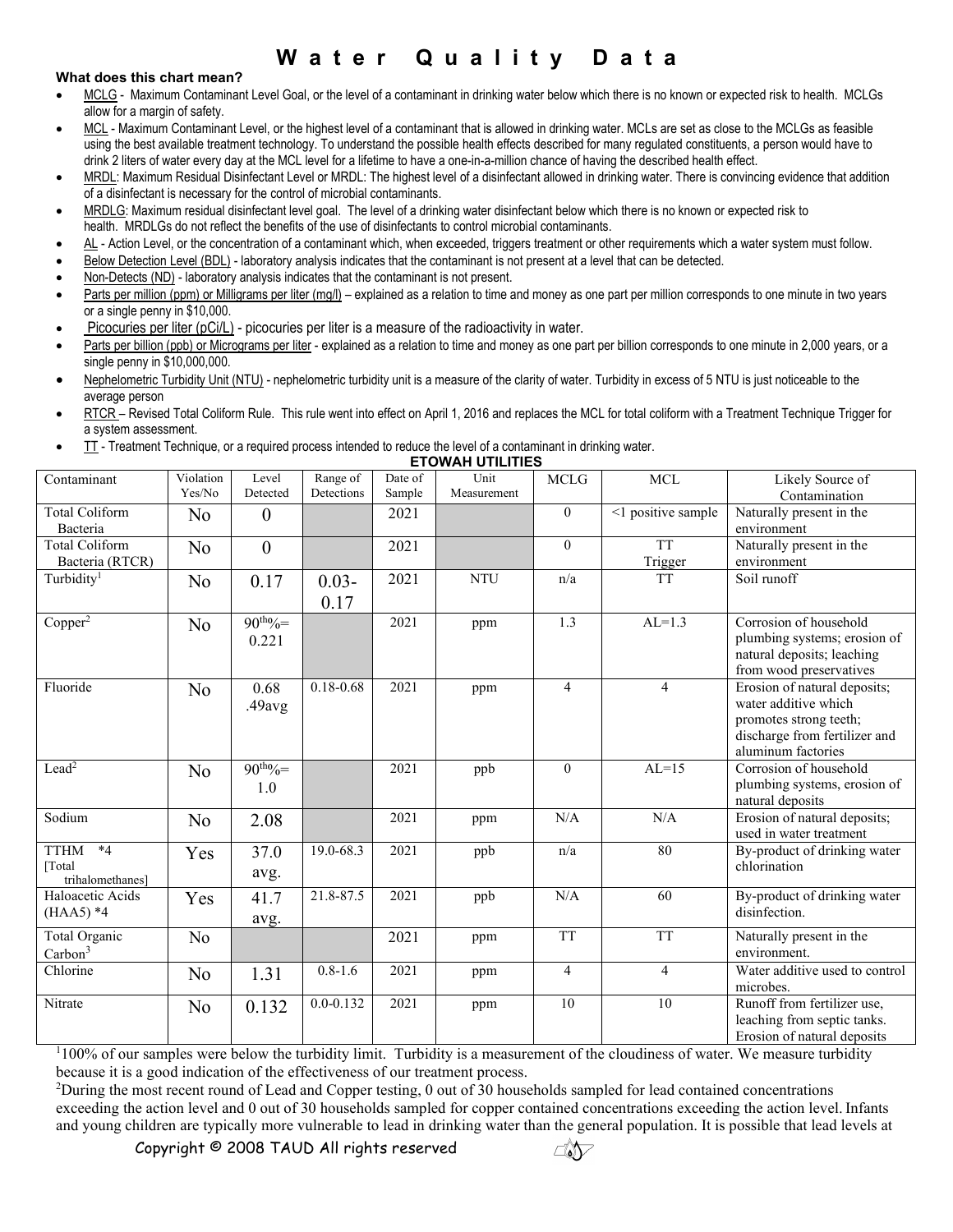your home may be higher than at other homes in the community as a result of materials used in your home's plumbing. If you are concerned about elevated lead levels in your home's water, you may wish to have your water tested and flush your tap for 30 seconds to 2 minutes before using tap water. Additional information is available from the Safe Drinking Water Hotline (1-800-426-4791). <sup>3</sup>We have met all treatment technique requirements for Total Organic Carbon removal.

## **\*4-Important information about your drinking water**

Monitoring Requirements Not Met for Etowah Utilities

**Etowah Utilities** violated drinking water requirements over the past year. Even though these were not emergencies, as our customers, you have a right to know what happened and what we are doing (did) to correct the situations.

*We are required to monitor your drinking water for specific contaminants on a regular basis. Results of regular monitoring are an indicator of whether or not our drinking water meets health standards. During the first quarter of 2021 we failed to monitor for Total Trihalomethanes and Total Haloacetic Acids per our Stage 2 LRAA Monitoring Plan and therefore cannot be sure of the quality of your drinking water during that time.* 

# **What should I do?**

There is nothing you need to do at this time.

The table below lists the contaminant(s) we did not test according to our monitoring plan during a recent compliance period, how often we are supposed to sample, how many samples we are supposed to take, how many samples we took, when the samples should have been taken, and the date on which samples were (or will be) taken.

| Contaminant                  | <b>Required</b><br>sampling<br>frequency | Number of<br>samples<br>required | When samples<br>should have been<br>taken during<br>week of | When samples<br>were taken (or will<br>be taken) |
|------------------------------|------------------------------------------|----------------------------------|-------------------------------------------------------------|--------------------------------------------------|
| Total<br>Trihalomethanes     | Quarterly                                | 4                                | 2/10/2021                                                   | 3/4/2021                                         |
| Total<br>Haloacetic<br>Acids | Quarterly                                | 4                                | 2/10/2021                                                   | 3/4/2021                                         |

## **What is being done?**

During the scheduled sampling event of 2/10/2021, there was an ice storm that affected FedEx shipping hubs that delayed samples being delivered to Pace Analytical Lab. The decision was made to wait until shipping times were normalizing to keep from these important samples being above the hold times required by the lab. This error has been corrected by either using another shipper or simply driving the sample to its respected lab to follow with the LRAA Monitoring Plan. This violation does not reflect on the drinking water itself, just the plan in how they are collected. Each sample listed above still fell within acceptable limits set forth by the EPA in clean water use. For more information, please contact Brandon Frost, with Etowah Utilities, at (423) 263- 9441 or P.O. Box 927 Etowah, TN 37331.

*Please share this information with all the other people who drink this water, especially those who may not have received this notice directly (for example, people in apartments, nursing homes, schools, and businesses).* This notice is being sent to you by:

Etowah Utilities State Water System ID#TN0000233 February 22, 2022